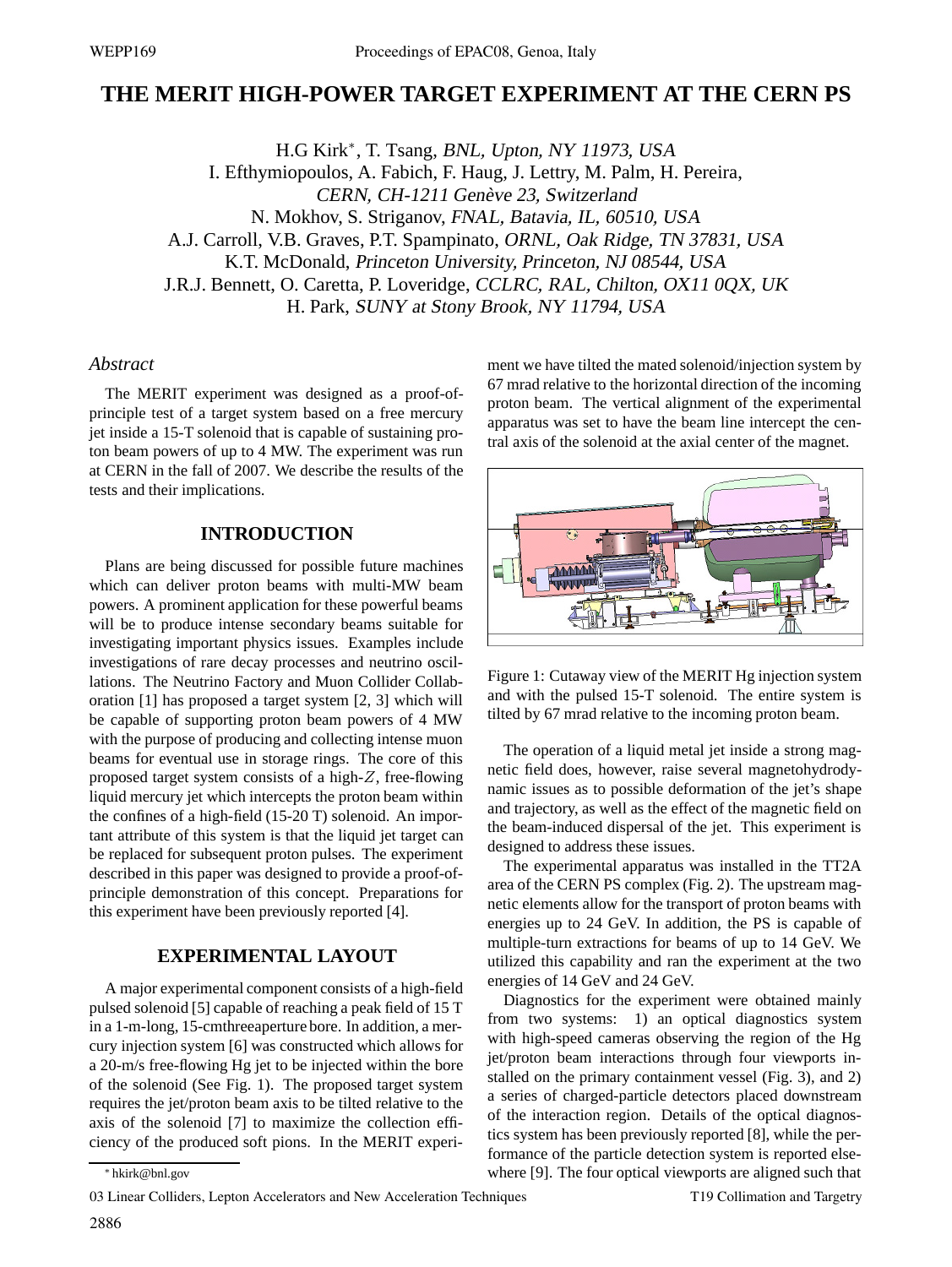

Figure 2: The TT2 area of the CERN PS complex showing the reconfiguration of the elements which normally deliver beam to the nTOF target.

the upstream three ports are set 15 cm apart with the second viewport located at the magnet axial center. The final viewport is displaced 45 cm downstream from the axial center.



Figure 3: The primary containment region of the Hg injection system with four viewports situated along the axis of the solenoid allowing for viewing the Hg jet/proton beam interactions. The proton beam enters from the right.

## **EXPERIMENTAL RESULTS**

For the MERIT experiment, the PS was typically run in a harmonic-16 mode (although several shots were also done with the proton beam in a harmonic-8 mode and a few with a harmonic-4 structure). The proton beam intensity was varied from 0.25 to  $30 \times 10^{12}$  protons (TP) per pulse. The field of the solenoid magnet was varied from 0 to 15 T. The mercury jet was typically injected with velocities of 15 or 20 m/s. Figure 4 shows images in viewport 2 of an interaction between a 15-m/s jet and a 24-GeV,  $10 \times 10^{12}$  proton pulse in a 10-T solenoid field. These images were taken with a  $25-\mu s$  frame rate and an exposure time of 150 ns.



Figure 4: A 1-cm-diameter, 15-m/s Hg jet at 0, 75, 175, and 375  $\mu$ s after interaction with  $10 \times 10^{12}$  24-GeV protons in a 10-T solenoid field.

Complete dispersal of the Hg jet resulting from the impact of the proton beam is observed at the third viewport, located 15 cm downstream of the center of the solenoid. After the beam/jet impact, the full extent of the jet breakup can be observed as the jet streams past the viewport. Figs. 5 and 6 show the observed lengths of disruption of the Hg jet along its axis for proton beam energies of 14 and 24 GeV. A dependency of the jet breakup on the proton beam intensity and magnetic field strength is clearly seen. Strong magnetic fields reduce the extent of dispersal of the Hg jet at high beam intensities, as well as increasing the threshold for disruption at lower intensities.

These dispersal lengths can be compared to optimal beam/jet overlap length for particle production as calculated using the particle production code MARS [10]. We see in Fig. 7 that the optimal interaction length for the 14- GeV proton beam case is achieved near 30 cm which corresponds to roughly two interaction lengths for Hg (one interaction length in Hg is 14 cm). We note that for a 20-m/s jet velocity, replacing two interaction lengths will be done in 14 ms thus allowing for operations with a repetition rate of up to 70 Hz. We see in Figs. 5 and 6 that, for the extreme case of an incoming beam with  $30 \times 10^{12}$  protons and a solenoid field of 15 T, the extent of the Hg jet breakup is confined to less than 20 cm, thus permitting the 70-Hz beam rep-rate option. For the 24-GeV,  $30 \times 10^{12}$  proton pulse, the total energy content of the pulse is 115 kJ. For a 70-Hz beam rep-rate, this would correspond to a total beam power of 8 MW.



Figure 5: The observed disruption length of the Hg jet for various beam intensities and solenoid field strengths for an incoming proton beam energy of 14 GeV.

The magnetic field of the solenoid also affects the the time delay between the initial ejection of filaments from the Hg jet and the proton beam interaction, as shown in Fig. 8. For a 15-T magnetic field, this delay amounts to 150-200  $\mu$ s, which permits use of proton bunch trains of at least this length without reduction in secondary pion production.

03 Linear Colliders, Lepton Accelerators and New Acceleration Techniques T19 Collimation and Targetry